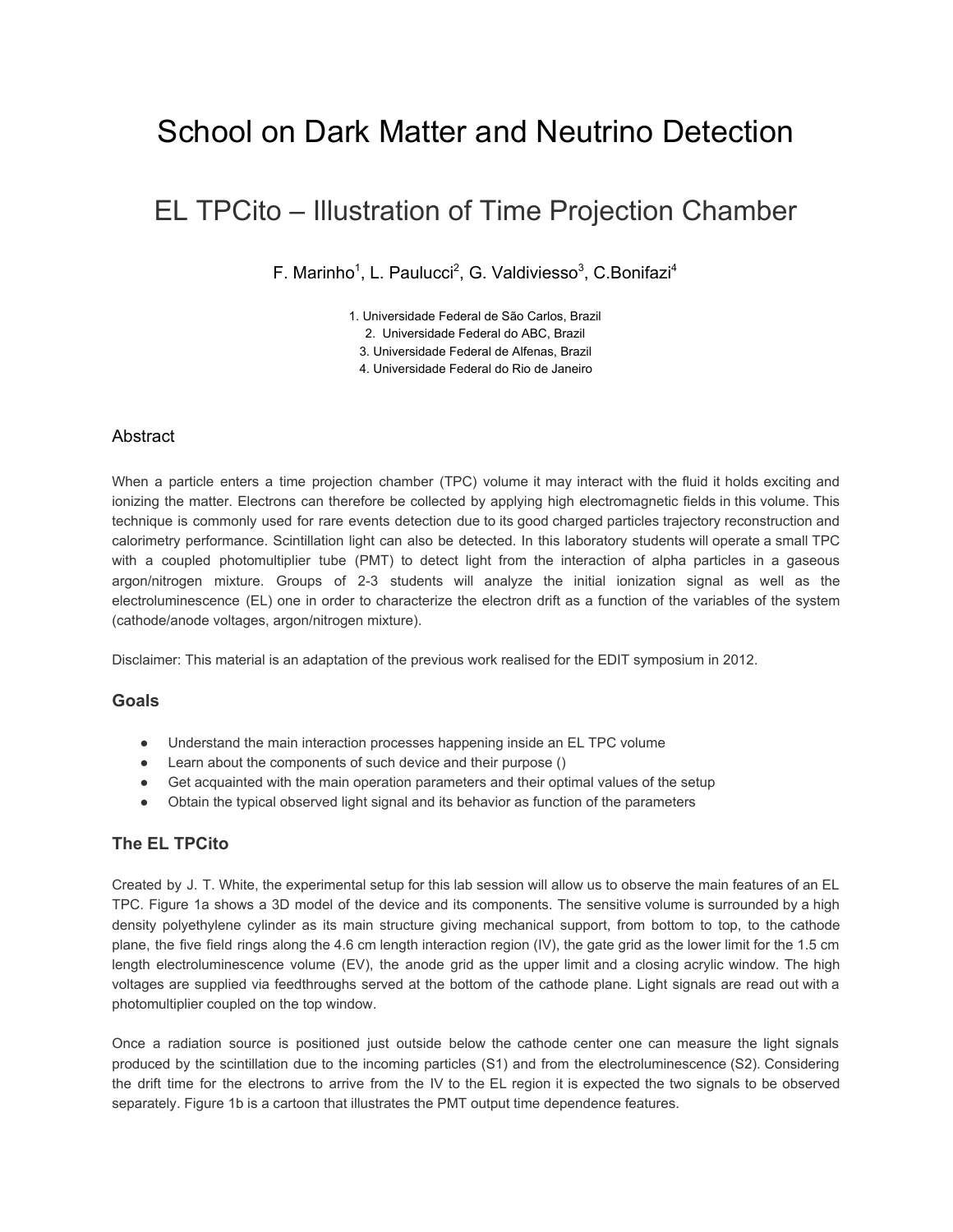

Fig. 1: Schematics of the EL TPCito (left). Light production mechanisms - scintillation and electroluminescence (right).

### **Experimental Procedure**

Setup

- View internals of toy detector
- $\bullet$  Assemble HV & signal cables, gas lines, and PMT  $\rightarrow$  This is done!
- $\bullet$  Add alpha source  $\rightarrow$  This is done!

**Caution**

**Caution**



**This experiment involves the use of an alpha/**ɣ**-rays source. Improper use could result in long term health consequences. The source should NOT be handled. The TPCito detection system is fragile and very expensive. Please handle with care.**

- Enclose setup with dark box
- Make sure the experiment is covered with the black cloth

#### **Measurements**



**Do not apply voltage to the PMT unless it is covered by the black box and cloth!!!**